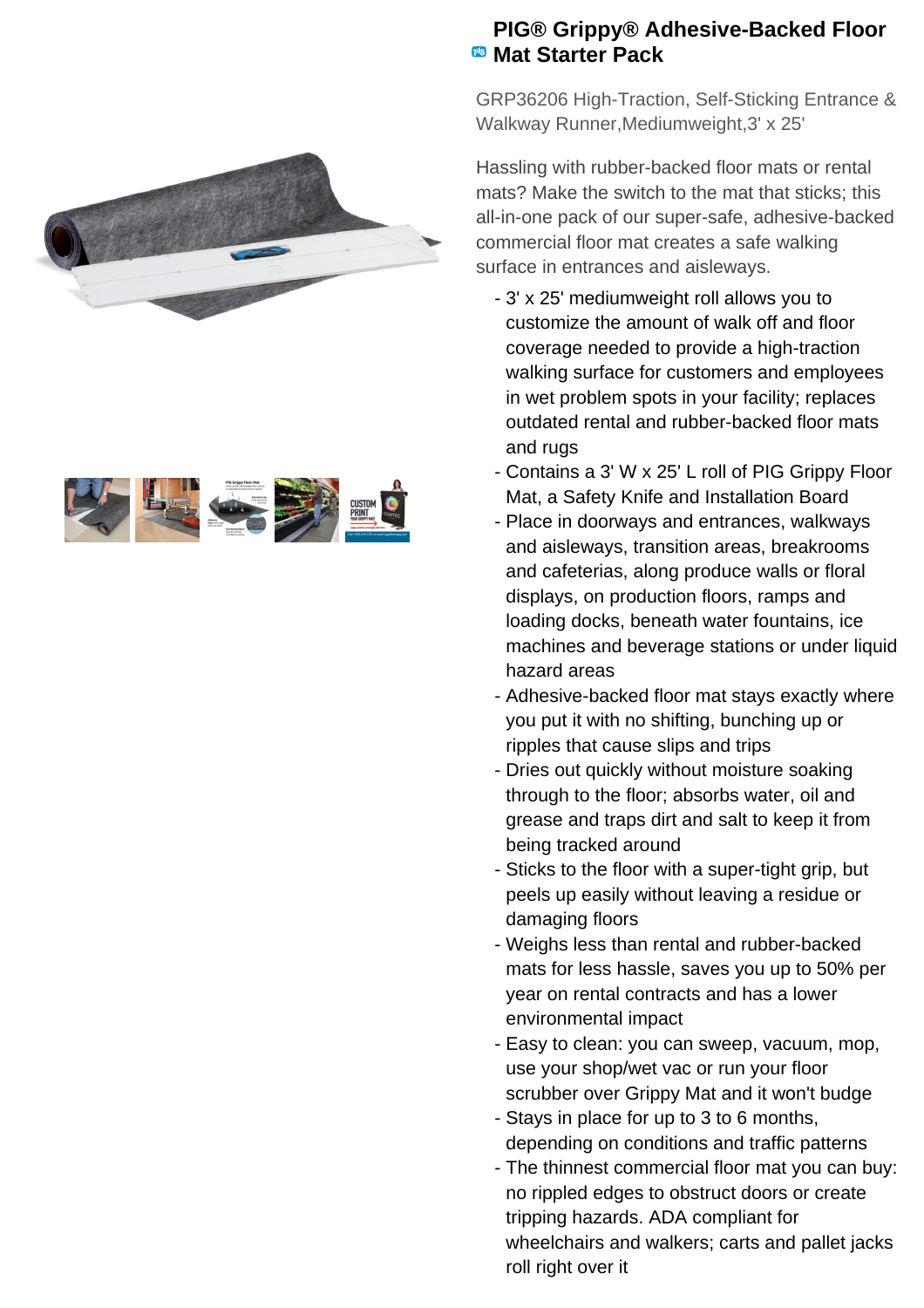- Sticks to most commercial floor surfaces including concrete, vinyl, linoleum, ceramic tile, quarry tile and laminate flooring
- Installation Tool and Cutting Guide is a convenient, pre-scored cutting board that prevents damage to floors while it helps you make clean, accurate cuts, perfect corners and 45° angles (included)
- Safety Cutting Knife with recessed blade and protective edges lets you make quick, clean cuts and avoid injuries (included)
- Tested and Certified by the National Floor Safety Institute (NFSI): when used as part of your floor safety program, high-traction surfaces such as PIG Grippy Floor Mat have been proven to reduce slip-and-fall claims by as much as 90%
- Mats take on the properties of absorbed liquids - always take proper precautions when handling saturated absorbents



| Item#       | <b>Description</b> | <b>Dimensions</b> | Weight       |
|-------------|--------------------|-------------------|--------------|
| GRP36206-BK |                    | 3' W x 25' L      | 11.55 lbs.   |
| GRP36206-GY |                    | 3' W x 25' L      | $11.55$ lbs. |

## Metric Equivalent:

| Item#                              | <b>Description</b> | <b>Dimensions</b>                                      | Weight |
|------------------------------------|--------------------|--------------------------------------------------------|--------|
| GRP36206-BK                        |                    | 91.4cm W x 8m L                                        | 5.2 kg |
| GRP36206-GY                        |                    | 91.4cm W x 8m L                                        | 5.2 kg |
| <b>Specifications</b>              |                    |                                                        |        |
| <b>Style</b>                       |                    | High-Traction, Self-Sticking Entrance & Walkway Runner |        |
| <b>Dimensions</b>                  |                    | 3' W x 25' L                                           |        |
| <b>Mat Weight</b>                  |                    | Mediumweight                                           |        |
| <b>Absorbency</b>                  |                    | Up to 2 gal. per box                                   |        |
| <b>Backing Material</b>            |                    | Adhesive-Backed                                        |        |
| <b>Brand</b>                       |                    | <b>PIG</b>                                             |        |
| <b>Category</b>                    |                    | Grippy® Floor Mat                                      |        |
| <b>Core Diameter</b>               |                    | 3"                                                     |        |
| <b>Flammability Specifications</b> |                    | Flame Resistant - Will melt and self-extinguish        |        |
| <b>Fluid Absorbed</b>              |                    | Water; Grease; Oils                                    |        |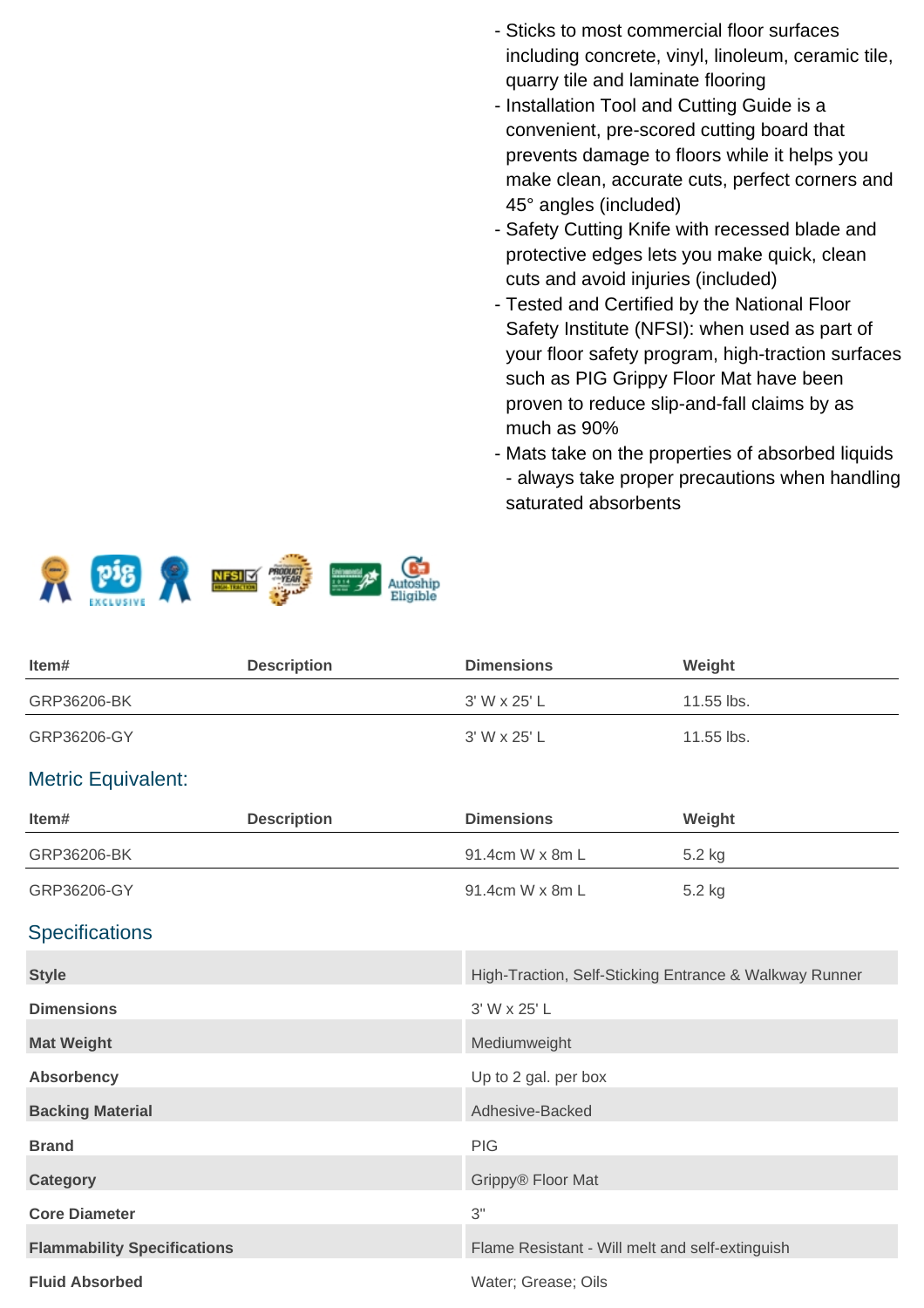| <b>Incinerable</b>                              | Yes                                                                                                                                                                                               |  |  |
|-------------------------------------------------|---------------------------------------------------------------------------------------------------------------------------------------------------------------------------------------------------|--|--|
| <b>Industry</b>                                 | Grocery/Retail; Restaurant; Institutional & Commercial<br>Facilities; Education; Hospitality                                                                                                      |  |  |
| Indoor/Outdoor                                  | <b>Indoor Use</b>                                                                                                                                                                                 |  |  |
| <b>Perforated</b>                               | <b>No</b>                                                                                                                                                                                         |  |  |
| <b>Storage Temp Range</b>                       | Store between 32°F and 120°F                                                                                                                                                                      |  |  |
| <b>Temperature Limit</b>                        | Surface temps from 55°F to 120°F                                                                                                                                                                  |  |  |
| <b>Traffic</b>                                  | Heavy Foot Traffic; Carts & Equipment                                                                                                                                                             |  |  |
| <b>UV Resistant</b>                             | <b>No</b>                                                                                                                                                                                         |  |  |
| <b>Walking Surface</b>                          | <b>Absorbent Top</b>                                                                                                                                                                              |  |  |
| <b>Distributor Part Number</b>                  | 53te79;53te80;53te81;7332283;7332284;7332285;04088x10<br>242                                                                                                                                      |  |  |
| Sold as                                         | 1 roll per box                                                                                                                                                                                    |  |  |
| Weight                                          | 11.55 lbs.                                                                                                                                                                                        |  |  |
| # per Pallet                                    | 42                                                                                                                                                                                                |  |  |
| <b>Composition</b>                              | Absorbent - Polypropylene<br>Adhesive Backing - Proprietary Adhesive Material<br>Board- Polyethylene (HDPE)<br>Knife Handle - Plastic & Rubber<br><b>Cutting Blade - Metal</b><br>Guard - Plastic |  |  |
| <b>Includes</b>                                 | 1 - 36" W x 25' L PIG® Grippy® Adhesive-Backed Floor Mat<br>1 - Safety Knife<br>1 - Installation Board                                                                                            |  |  |
| <b>UNSPSC</b>                                   | 47131901                                                                                                                                                                                          |  |  |
| <b>Pigalog® Page Number</b>                     | Page 219                                                                                                                                                                                          |  |  |
| <b>Metric Equivalent</b>                        |                                                                                                                                                                                                   |  |  |
| <b>Absorbency</b>                               | Up to 7.6 L per box                                                                                                                                                                               |  |  |
| <b>Dimensions</b>                               | 91.4cm W x 8m L                                                                                                                                                                                   |  |  |
| Weight                                          | 5.2 kg                                                                                                                                                                                            |  |  |
| <b>Technical Information</b>                    |                                                                                                                                                                                                   |  |  |
| <b>Certifications, Approvals and Ratings</b>    |                                                                                                                                                                                                   |  |  |
| ADA Compliant, NFSI Certified, ANSI B101.1-2009 |                                                                                                                                                                                                   |  |  |
| <b>Technical Documents</b>                      |                                                                                                                                                                                                   |  |  |
| PIG Grippy® Floor Mat                           |                                                                                                                                                                                                   |  |  |
| New Pig Adhesive-Backed Mat Notice              |                                                                                                                                                                                                   |  |  |

[Instructions for PIG Grippy Floor Mat](https://newpig.scene7.com/is/content/NewPig/pdfs/INST_NOTRIPMAT.pdf) 

[Case Study – Market Basket Foods](https://newpig.scene7.com/is/content/NewPig/pdfs/MARKETBASKET_NOTRIPSPECIFIC.pdf)